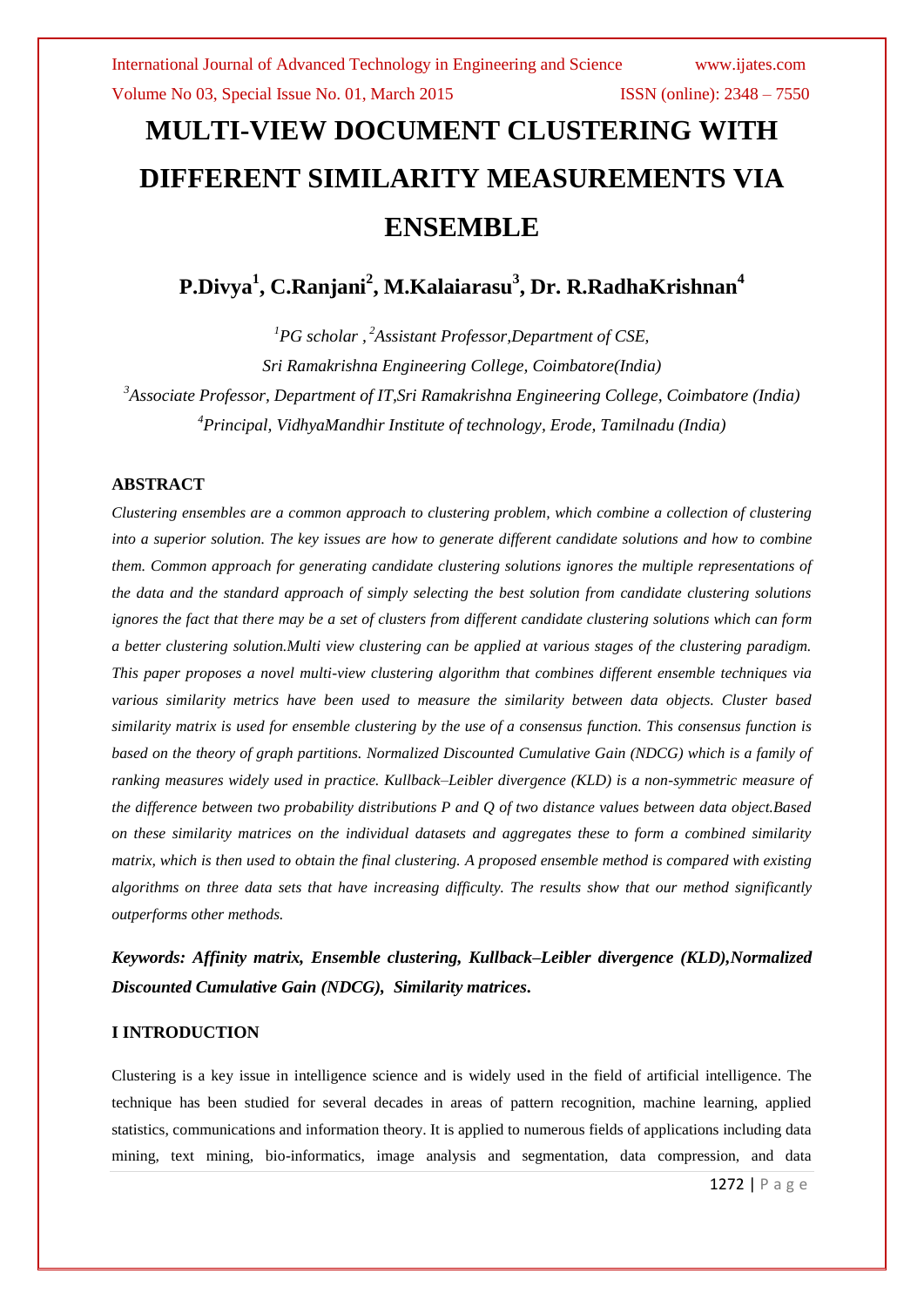#### Volume No 03, Special Issue No. 01, March 2015 ISSN (online): 2348 – 7550

classification. Clustering is an unsupervised learning technique for organizing similar objects into different groups. Since it is hard to define the similarity especially in high-dimensional data, thousands of clustering algorithms have been proposed in the last 50 years [1]. As no single clustering algorithm is suitable for all types of problems, researchers have been trying different techniquesfor combining different clustering algorithms (clustering ensembles) [2-5].

Multi-view clustering explores and exploits multiple views simultaneously in order to obtain a more accurate and robust partitioning of the data than single view clustering. There exist two methods in multi-view clustering: centralized and distributed [6]. Centralized algorithms simultaneously use all views to cluster the data while distributed algorithms cluster each view independently from others, using a single view algorithm, and then combine the individual clustering to obtain a final partitioning. During the past decade, Bickel and Scheffer [7] developed a two-view EM and a two-view spherical k-means algorithm under the assumption that the views are independent. De Sa [8] proposed a two-view spectral clustering algorithm that creates a bipartite graph and is based on the "minimizing-disagreement" idea. Kumar et al. [9] proposed a co-training approach for multi- view spectral clustering, co-regularized multi-view spectral clustering [10] and kernel-based weighted multi-view clustering [11].

The main goal of clusteringensembles is to solve the problem of producing superior clustering solution from given set of clustering solutions. This problem was previously approached by researchers from different angles and so far the best known approach for clustering ensembles is median partition based approach in which a single candidate clustering solution that has the maximum similarity from all candidate clustering solutions is selected as the final clustering solution. The clustering ensembles methods include two important steps:

- 1) Generating a set of candidate clustering solutions
- 2) Combining the set of candidate clustering solutions to generate final clustering solution.

In our evolutionary based clustering approach, step 1 corresponds to an initialization phase in which a set of initial candidate clustering solutions is generated, and step 2 is the evolutionary phase in which the final solution is evolved from the initial candidates. However, by using ensemble clustering can produce a more consistent and more accurate solution.

In this paper, propose a novel multi-view clustering framework based on ensemble clustering. It first generates multiple partitions from each of the single view of a multi-view dataset. Clustering algorithms are applied on the different data matrices to obtain partitions of the data. These partitions are used to generate a set of 5 different similarity matrices such as Cluster Based Similarity Matrix, Affinity Matrix, Pair-wise Dissimilarity Matrix, NDCG and KLD. Ensemble technique to aggregate these and form a new similarity matrix, which is then used for the clustering task

#### **II RELATED WORKS**

Clustering has been extensively studied in the literature in many domains, such as in information retrieval to cluster documents, in bio-informatics [12] to cluster genes, in social network analysis [13] to find communities, etc. The basic idea of merging the clustering results from different algorithms evolved as a different field of study for improvement of clustering results. Combining the clustering results of different clustering algorithms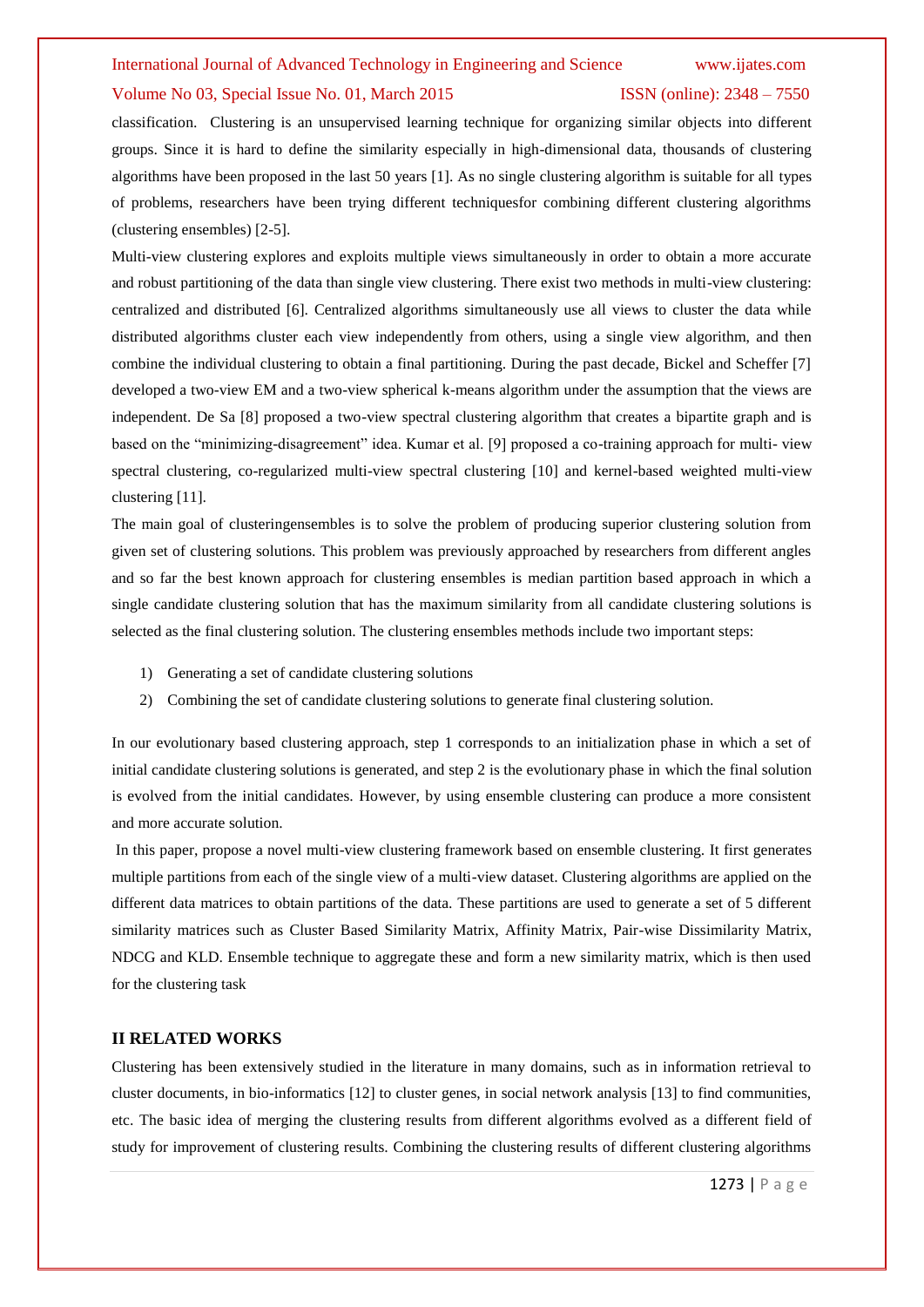### Volume No 03, Special Issue No. 01, March 2015 ISSN (online): 2348 – 7550

is a new clustering framework that is more robust and less susceptible to the adverse effects of each of the single view clustering algorithm.

Most of these clustering frameworks consist of finding similarity/distance matrix on the original dataset and using this to combine data samples into groups or clusters. In recent times a number of authors have proposed different multi-view clustering algorithms [13]. Janssens et al [14] proposed a hybrid clustering method which is based on statistical Meta analysis using Fisher's inverse chi- Square method. In this technique, the distances of data sources are converted into *p*-value by using CDF. These values computed against a randomized data having similar statistical characteristics. The p-values are then converted into a unified p-value using a logarithmic function, which is then used for clustering. Weighted Hybrid Clustering algorithm [13] proposes two steps for combining multiple similarity matrices: Weighted Kernel Fusion clustering and Weighted Ensemble Clustering. In the kernel fusion technique, kernel functions are used to compute the similarity matrices in higher dimensions for each of the data view.

Hong et.al [15] proposes a novel clustering ensembles method, termed as resampling-based selective clustering ensembles method. The proposed selective clustering ensembles method works by evaluating the qualities of all obtained clustering results through resampling technique and selectively choosing part of promising clustering results to build the ensemble committee. Recently, Azimi and Fern [16] proposed an adaptive cluster ensembles method. In contrast, some studies also indicated that medium diversity leads to the best performing ensembles. First generates a diverse set of solutions and combines them into a consensus partition P\*. Based on the diversity between the ensemble members and P\*, a subset of ensemble members is selected and combined to obtain the final output. Strehl and Ghosh [17] have developed three different consensus functions based on hypergraph for ensemble learning: cluster-based similarity partitioning algorithm, hypergraph-partitioning algorithm, and Meta clustering algorithm. Topchy et al. [3] designed a consensus function based on a finite mixture model. The final partition is found as a solution to a maximum likelihood problem for a given clustering ensembles. Ensemble method, SELective Spectral Clustering Ensemble (SELSCE), is proposed [18].. After the generation of component clustering, the bagging technique, usually applied in supervised learning. Randomly pick part of the available clustering's to get a consensus result and then compute normalized mutual information (NMI) between the consensus result and the component clustering.

#### **III PROPOSED ENSEMBLE TECHNIQUES AND SIMILARITY MEASUREMENTS**

We propose an ensemble technique to combine different multi-view clustering algorithms. The proposed work of multi-view clustering consists of both intermediate and late integration.From late integration use the Cluster Based Similarity Matrix and Pairwise Dissimilarity Matrix from the partitions. On the other hand, the Affinity matrix generated form distance matrices is an intermediate integration technique, Normalized discount score cumulative gain value is calculated to determine the similarity value of the data object and the pairwise dissimilarity is also measured using this NDCG. In addition some other additional KLD distance matrix is also used to measure the similarity and dissimilarity value of the data object between two cluster data points' samples in the documents. The proposed ensemble clustering framework with NDCG and KLD performs well than the general multiview clustering methods and each NDCG and KLD with its own benefits as discussed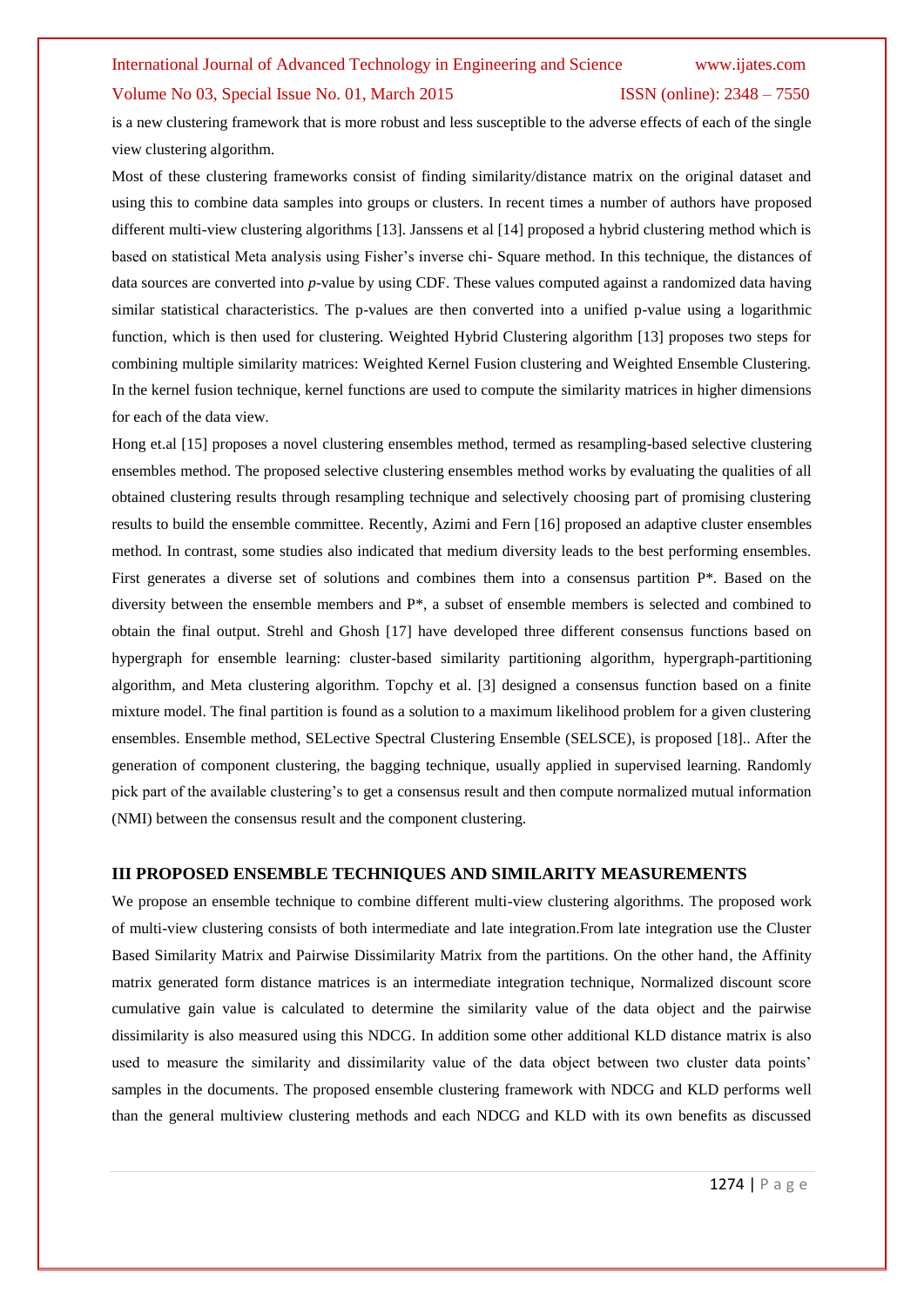### Volume No 03, Special Issue No. 01, March 2015 ISSN (online): 2348 – 7550

later in this section. The architectural view representation of the proposed ensemble multi-view learning approach for clustering documents is shown in Fig 1



# **Fig 1: Architectural view representation of the proposed ensemble multi-view learning approach**

#### **3.1 Pre-Processing**

Standard pre-processing steps typically used in text mining applications which include stop word removal and Stemming. The stop words include a list of commonly used English language words such as *a*, *the*, *was*, etc which do not contribute to the analysis of the categorical information within a document. Similarly, stemming is used to convert different forms of words into a base word using Porter's stemming algorithm. TF/IDF where the IDF factor is computed based on the inverse corpus frequency rather than the document frequency is also applied to pre-process the dataset samples.

Late integration uses the Cluster Based Similarity Matrix (CBSM) and Pairwise Dissimilarity Matrix(PDM) from the partitions. On the other hand, the Affinity matrix generated form distance matrices is an intermediate integration technique. These algorithms have been chosen since they have been shown to perform well and represent diversified approaches, each with its own benefits.

#### **3.2 Cluster based similarity matrix**

The Cluster Based Similarity Matrix (CBSM) [19] algorithm uses relationship between objects in the hyper adjacency matrix and calculates a new cluster based similarity matrix. This new matrix, **S**H, is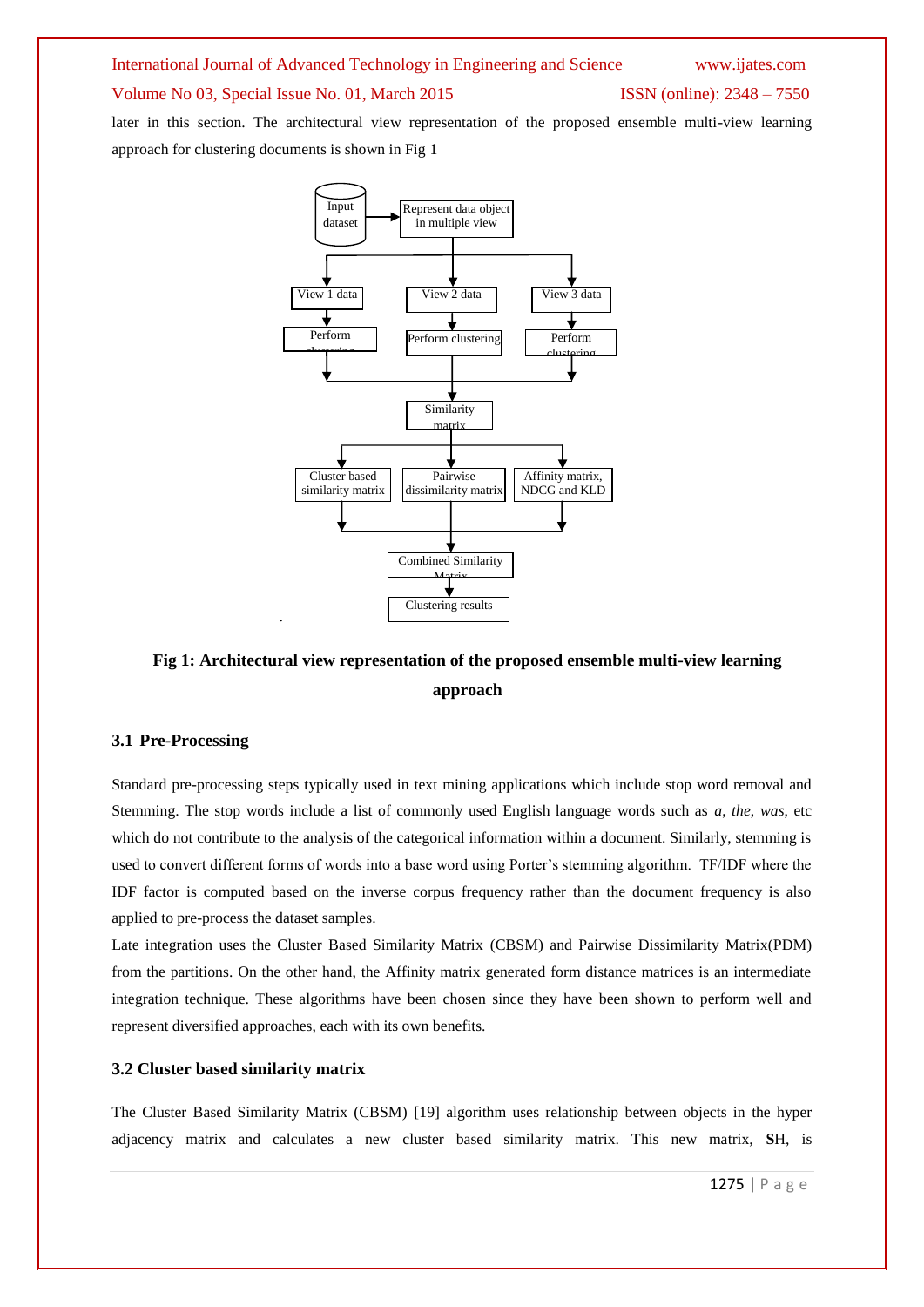# International Journal of Advanced Technology in Engineering and Science www.ijates.com Volume No 03, Special Issue No. 01, March 2015 ISSN (online): 2348 – 7550

an  $m \times m$  similarity matrix which is obtained by performing a (sparse) matrix multiplication of the hyper adjacency matrix, given by:

$$
S_H = \frac{1}{k} \left( H * H^T \right) \tag{1}
$$

wherek is total number of partitions and  $H^T$  represents the transpose of the matrix **H**. The values in  $S_H$ correspond to the ratio of partitions that have classified objects together. The pair wise dissimilarity matrix [20] tends to differentiate objects that have been partitioned separately by different algorithms. Thus objects that are not partitioned together are pushed further apart in the resulting dissimilarity matrix. The rows (or columns) of the matrix **D** can be thought of as a distribution representing the pair-wise dissimilarity matrix (PDM) of an object  $x_i$ with other objects  $x_i$ ,  $j \in 1..m$  Compute the similarity matrix, S<sub>PDM</sub>, as the similarity between objects in the PDM, D where  $d_i$  is a row vector corresponding to  $x_i$ :

$$
S_{PDM}(i,j) = Cos(\vec{d}_i, \vec{d}_j) = \frac{\vec{d}_i, \vec{d}_j'}{\sqrt{(\vec{d}_i, \vec{d}_i') (\vec{d}_j, \vec{d}_j')}
$$
(2)

#### **3.3 Affinity Matrix (AFF)**

A data matrix can be represented using a bi-partite graph where one set of vertices represent the objects and the set their features. An edge denotes the strength of relationship between a given object and the corresponding feature. The similarity of any two pair of vertices is then influenced locally by the relationship between edges.The basic equation for the calculation of affinity matrix is given below:

$$
S_{AFF}(i,j) = \exp\left(-\frac{d_{ij}^2}{c}\right) \tag{3}
$$

Where  $d_{ij}^2$  the distance between pair of is points i and j and c is scaling factor

#### **3.4 Kullback–Leibler Divergence for Similarity and Pairwise Similarity Matrix**

Kullback–Leibler divergence (KLD) [22] is a non-symmetric measure of the difference between two probability distributions P and Q of two distance values between data object. Specifically, the Kullback–Leibler divergence of Q from P, denoted DKL (P‖Q), is a measure of the information lost when Q is used to approximate P. The KL divergence measures the expected number of extra bits required to code samples from P when using a code optimized for Q, rather than using the true code optimized for P. Typically P represents the "true" distribution of data, observations, or a precisely calculated theoretical distribution. The measure Q typically represents a theory, model, description, or approximation of P. Given two probability distributions  $p(x)$  and  $q(x)$ , x be the query term belongs to topic p and q over the same alphabet, the KL divergence or relative entropy DKL (P‖Q)is defined as:

DKL (P
$$
\|Q) = E_p + \log \frac{P(x)}{q(x)}
$$
 (4)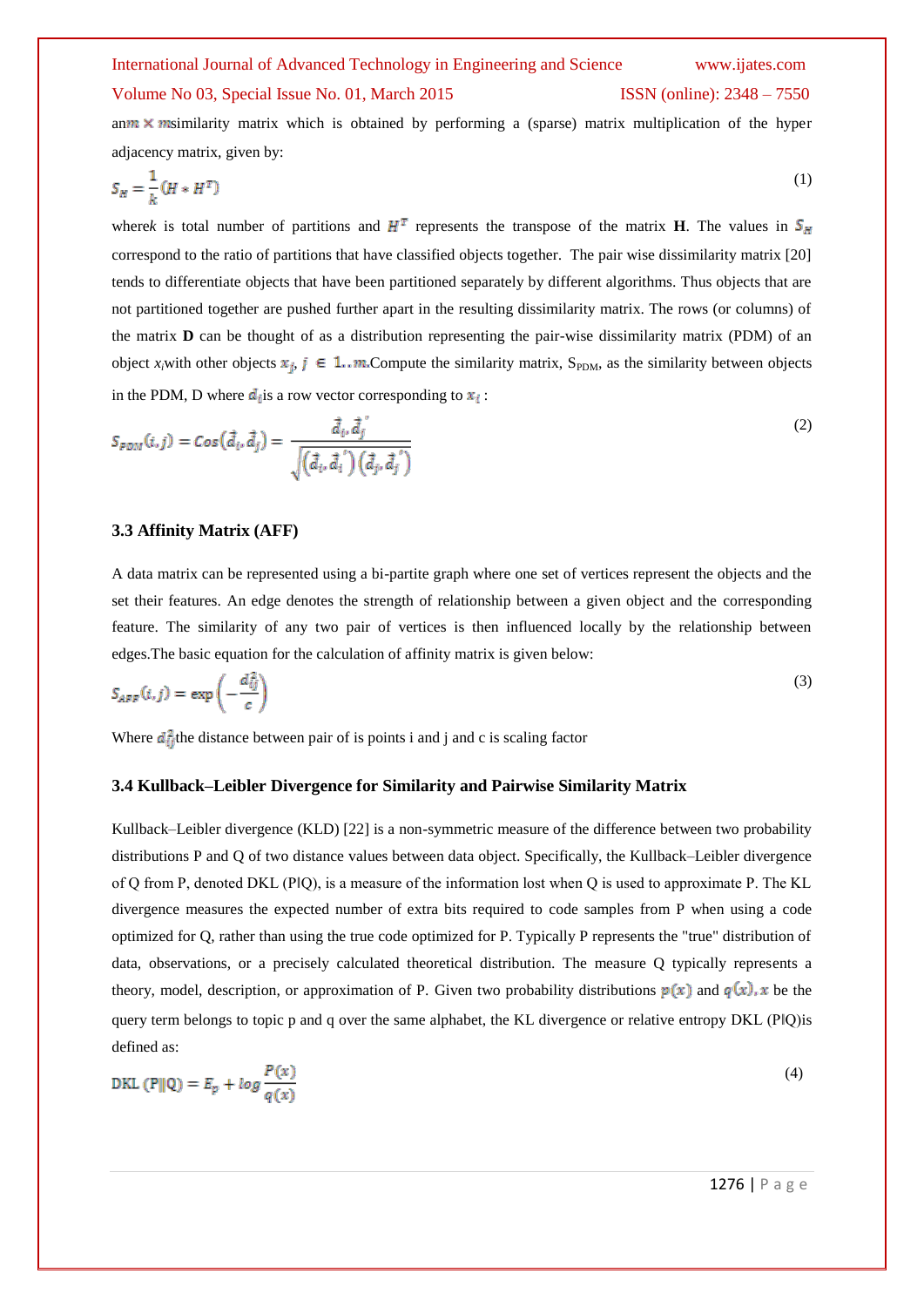#### Volume No 03, Special Issue No. 01, March 2015 ISSN (online): 2348 – 7550

# The KL divergence is often referred to as relative entropy, as it may be regarded as a generalization of the entropy of a distribution, relative to another. If the above mentioned step query terms belongs to topic p is high means then it is considered as the similar object in the cluster .

# **3.5 Normalized Discounted Cumulative Gain (NDCG) for Similarity and Pairwise Similarity Matrix**

Normalized Discounted Cumulative Gain (NDCG) [23] which is a family of ranking measures widely used in practice. Although there are extensive empirical studies of the NDCG family, little is known about its theoretical properties. This result is surprising. On the first sight it seems to mean that the widely used standard NDCG cannot differentiate good and bad ranking systems when the data is of large size. This problem may be serious because huge dataset is common in applications such as clustering. Let f be a ranking function:

$$
DCGD(f, Sn) = \sum_{r=1}^{n} y(r)f D(r)
$$
\n(5)

Let  $y_1, \ldots, y_n$  ( $y_i \in Y$ ) be the degree of relevancy associated with  $x_1, \ldots, x_n$  cluster data points, denote by  $S_n = \{(x_1, y_1), \ldots, (x_n, y_n)\}$ the set of data to rank:

$$
IDCGD(Sn) = \max_{f'} \sum_{r=1}^{n} y_{(r)}^{f'} D(r)
$$
\n(6)

be the DCG value of the best ranking function on  $S_n$ . The NDCG of f on  $S_n$  with discount D is defined as:

$$
NDCG_D(f, S_n) = \frac{DCG_D(f, S_n)}{DCG_D(S_n)}
$$
\n<sup>(7)</sup>

We proposed a new multi view clustering framework which his based on ensemble clustering. In this framework, each data source is converted into two weighting schemesTF/IDF and TF/ICF. A clustering algorithm is then applied on these matrices to obtain different partitions of the data. Three different matrices are then calculated from these partitions as mentioned above. All the matrices are integrated and form a new similarity matrix, which is then used for the final clustering. Identify and outline 3 fundamental steps in the algorithm which as listed below:

- Feature re-Weighting Scheme
- **Extraction of Similarity Matrices**
- Combination/Aggregation of Similarity Matrices

#### **3.6 Term Frequency/Inverse Document Frequency (TF/IDF)**

The product of term frequency and inverse documents frequency is called Term Frequency/Inverse Documents Frequency (TF/IDF). The mathematical form of TF/IDF, where N is the total number of documents and  $n_j$  is the total number of documents containing the word j.

#### **3.6.1.Term Frequency/Inverse Corpus Frequency (TF/ICF)**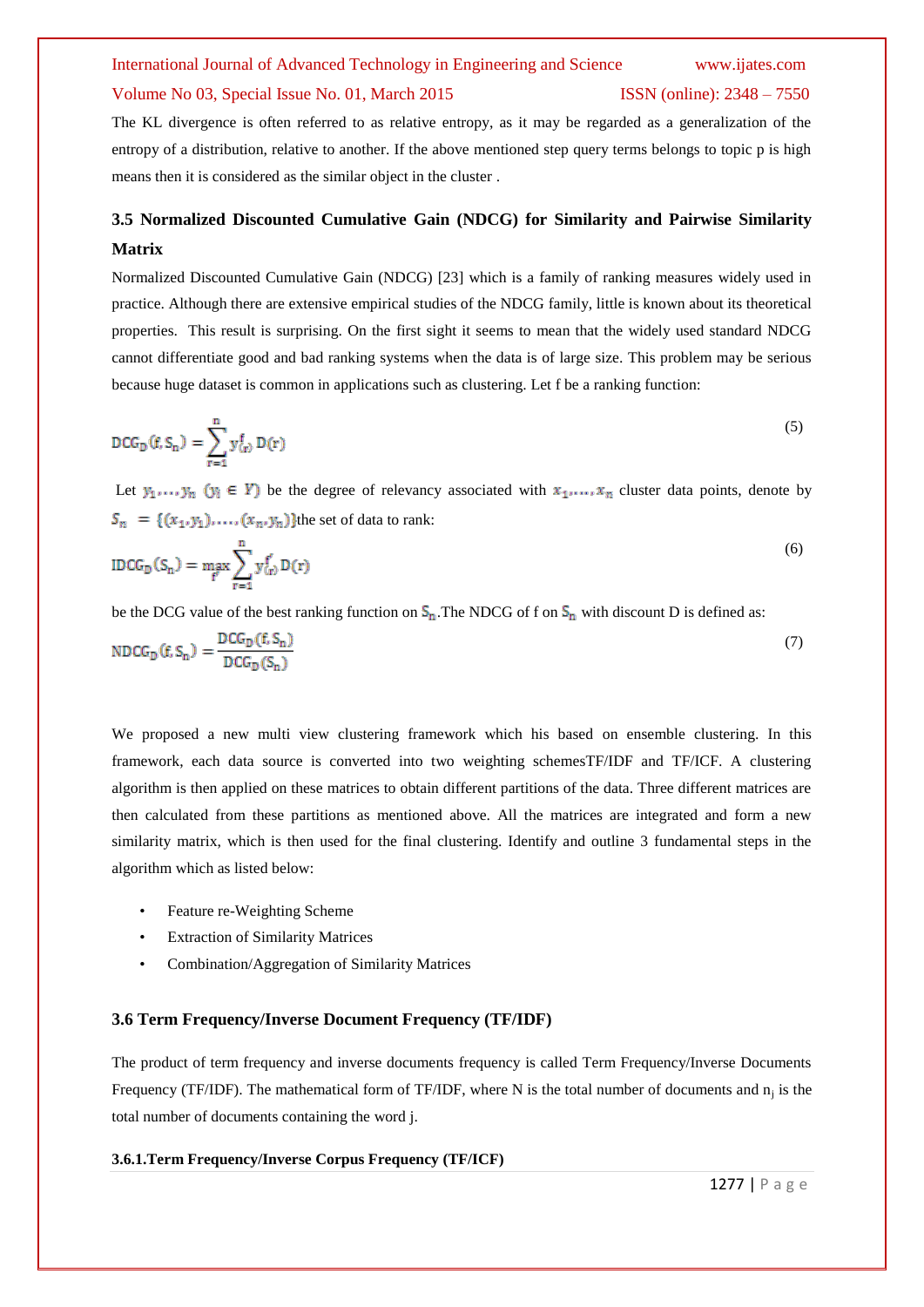#### Volume No 03, Special Issue No. 01, March 2015 ISSN (online): 2348 – 7550

This weighing scheme [21] is a modified form of TF/IDF where the IDF factor is computed based on the inverse corpus frequency rather than the document frequency. Extraction of similarity matrices extract two different similarity matrices from the partitions and one from datasets because our proposed work based on both late and intermediate integration strategies which are given below:

- Cluster based similarity matrix
- Pair wise dissimilarity matrix
- NDCG
- KLD
- Affinity matrix

These matrices are derived from each of the views using both the term weighting schemes. The first two matrices are derived from partitioning of the data.

#### **3.7 Combination/Aggregation Of Similarity Matrices**

These matriceshave so far computed the individual similarity matrices based on different views of the dataset, and then combine these matrices to give a unified similarity matrix that incorporates information from the clustering results of the different views. This new similarity matrix will now be used to get the final consensus clustering of the dataset. The new similarity matrix, S, is calculated by aggregating all the similarity matrices mentioned above and is given by:

$$
S = \frac{1}{5} \left( S_H + S_{PDM} + S_{APF} + \text{DKL} \left( \text{P} \middle| \text{Q} \right) + \text{NDCG}_D \left( f, S_n \right) \right) \tag{8}
$$

#### **IV RESULTS AND EVALUATION**

In this section we1278nalyse the performance of our proposed algorithm. To this end, perform a series of tests in which cluster datasets represented by multiple views on document as well as movies datasets. Compare our results with those of other state-of the- art multi view clustering algorithms. To do this, we used the well known collection of Movies dataset from the popular movies database website imdb.com as well as the Cornell and Cora datasets from the Universities dataset. A third dataset relates to scholarly articles taken from the site Citeseer.com. We have chosen these datasets as they are easily available and present multiple views of a given data.

#### **4.1 Datasets and Pre-Processing**

The movies dataset consists of a collection of movies belonging to 17 categories. There are two views corresponding to this dataset. One is the set of movies represented by the actors which performed in those movies while the other is the same movies described by their keywords on the website. This dataset can be considered as a difficult task since there are 17 categories of unequal sizes. Citeseer dataset corresponds to a collection of 3312 different articles appearing on the website whose views correspond to the document by term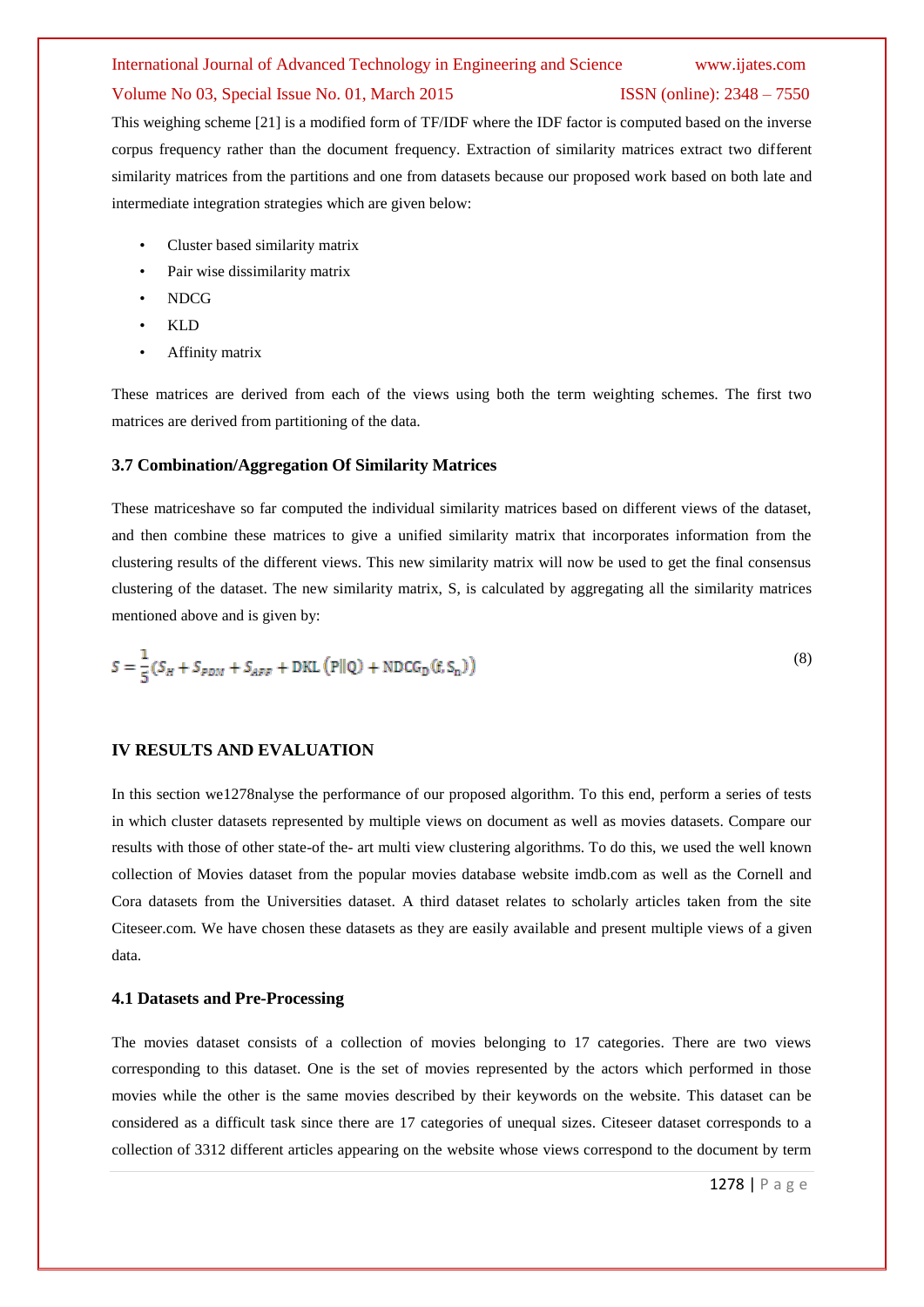### Volume No 03, Special Issue No. 01, March 2015 ISSN (online): 2348 – 7550

and document by citation matrices respectively. The Cornell dataset is a subset of the 4 universities dataset whose views corresponds to the classical document by term matrix and the document by link matrix. This dataset has only 5 different categories. Similarly, the Cora dataset corresponds to an indicator matrix representing the presence or absence of a word within a document while a second view corresponds to the citation information regarding those documents. Summary of the different datasets used in this experimentation along with their statistics is given in Table 1.

| <b>Datasets</b> | Rows/   | <b>Features</b> |      | No of   |
|-----------------|---------|-----------------|------|---------|
|                 | objects |                 |      | classes |
| Citeseer        | 3312    | 3703            | 4732 | 6       |
| Cornell         | 195     | 1703            | 569  | 5       |
| Cora            | 2708    | 1433            | 5429 | 6       |
| <b>Movies</b>   | 617     | 1398            | 1878 | 17      |

#### **Table 1: Details of the datasets**

#### **4.2 Performance Evaluation Measures**

To evaluate the results of proposed technique and compare it with existing techniques, we utilize an external validation criterion. Broadly have two kinds of validation measures—one that directly compute the measure such as the classification error, accuracy measure, Receiver Operating Characteristics (ROC) curve, etc. and another that indirectly computes a measure of goodness of the solution such as using entropy and mutual information. The ROC and Area under the ROC (AUC) are usually preferred in information retrieval where both precision and recall are important. In our case, where the objects may belong to multiple, hard class, the microaveraged precision and recall converge to the same value. Chosen accuracy measure as a direct measure to estimate clustering results. Moreover chose another widely used indirect evaluation measure, the Normalized Mutual Information (NMI) as a second measure. The two measures are briefly described below:

#### **4.2.1 Accuracy**

It is defined as the percentage of number of correctly classified data to the total data. It is generally used to evaluate classification task using a confusion matrix. The formula for accuracy is defined as:

$$
Accuracy = \frac{(a+b)}{(a+b+c+d)}
$$
\n(9)

The accuracy measure can be used for any number of classes. The value of accuracy ranges between 0 (all elements are incorrectly classified) and 1 (all elements are correctly classified).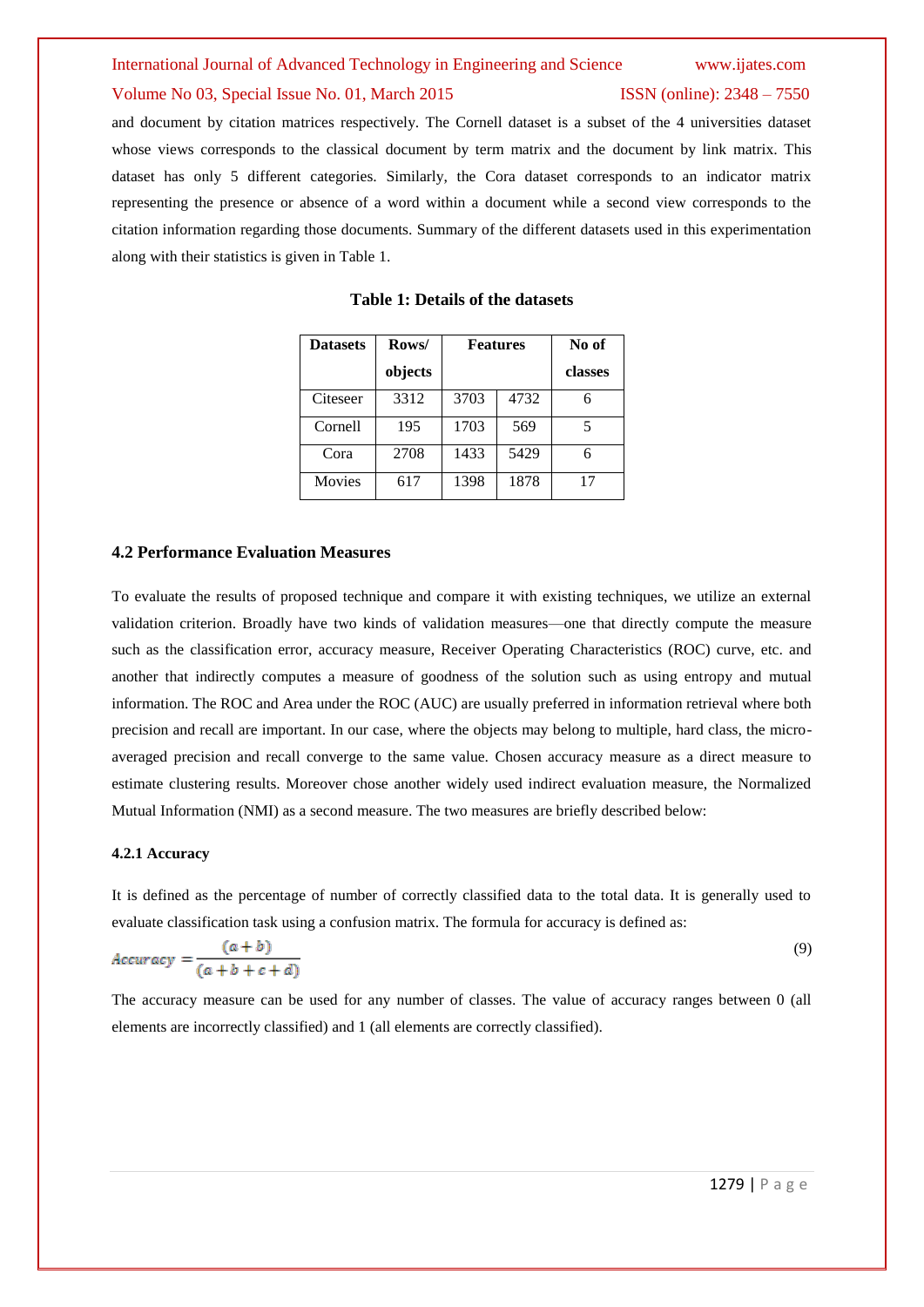# International Journal of Advanced Technology in Engineering and Science www.ijates.com Volume No 03, Special Issue No. 01, March 2015 ISSN (online): 2348 – 7550



### **Fig. 2(a) The effect of similarity and linkage using accuracy**

Normalized mutual information(NMI)

The NMI is used to measure the quality of a clustering result when the cluster size is small or uneven. This is done by taking the mutual information between two variables  $\bar{X}$  and  $\bar{Y}$  as a ratio of the geometric mean of their entropies. Let  $X$ is variable for cluster assignment as predicted by our clustering algorithm and  $Y$ is variable for true labels of cluster. Denote  $k(X)$  as the number of clusters in X and  $n_i^X$  as the number of elements in the *i*<sup>th</sup> cluster of X. Similarly,  $k(Y)$  denotes the number of clusters in Yand  $n_i^Y$  denote the number of elements in the  $j^{\text{th}}$ cluster of Y. Also,  $n_{ij}$  denotes the number of elements classified in the *i*<sup>th</sup> cluster by *X* and the *j*<sup>th</sup> cluster by *Y*. The total number of elements is denoted by *n*. The formula for NMI is defined as:

$$
NMI(X,Y) = \frac{\sum_{i=1}^{k(X)} \sum_{j=1}^{k(Y)} n_{ij} \log_{k(X)k(Y)} \left( \frac{n_{ij}n}{n_i^X n_i^Y} \right)}{\sqrt{\left( \sum_{i=1}^{k(X)} n_i^X \log \left( \frac{n_i^X}{n} \right) \right) \left( \sum_{i=1}^{k(Y)} n_i^Y \log \left( \frac{n_i^Y}{n} \right) \right)}}
$$
(10)

The value of NMI ranges from 0 to 1 which values closer to 0 representing poor quality clustering and those closer to 1 for high quality clustering.



### **Fig. 2(b) The effect of similarity and linkage using NMI scores**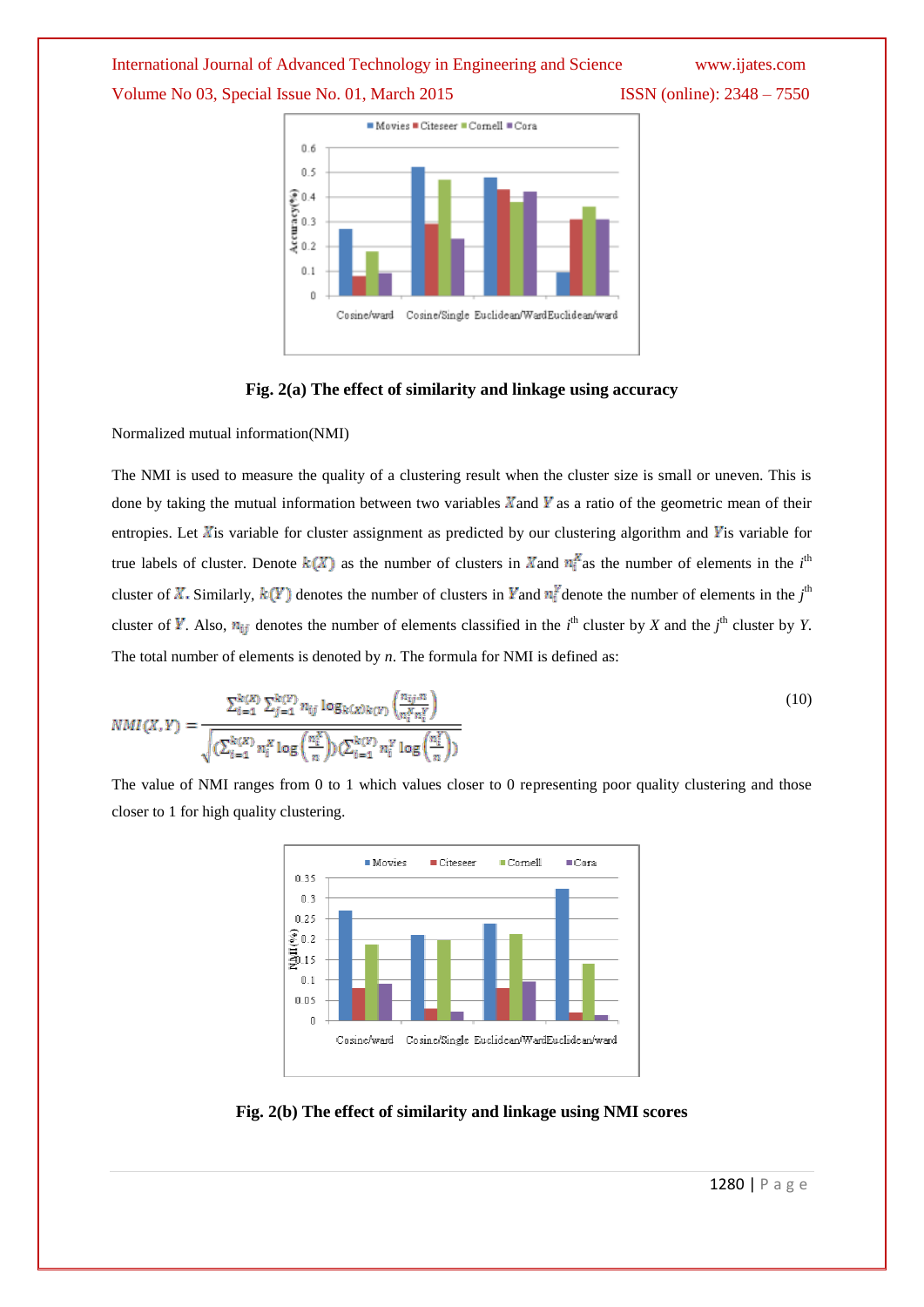### Volume No 03, Special Issue No. 01, March 2015 ISSN (online): 2348 – 7550

The result of applying the two proximities measures on the various datasets is given in Fig. 2. The reported result is the average from the two views,  $V_1$  and  $V_2$ . As can be clearly observed from Fig. 2a, the Cosine similarity gives a significantly better cluster as compared to the Euclidean distance on all the datasets tested. Similarly, using Ward's linkage gives a better average result than Single linkage, even when using Euclidean distance measure.Overall, the Cosine/Ward linkage combination outperforms all other strategies, which is consistent with previous findings in the literature for textual datasets. A similar pattern is observed when considering the NMI score in Fig.2b., thus re-enforcing the previous observations.



### **Fig.3 Comparison of proposed algorithm with individual matrices using accuracy**

Considered these individual matrices as the resultant matrix and used hierarchical clustering using Ward's linkage to determine the cluster labels. The result is shown in a graphical form (Fig. 3). From these results, it is evident that firstly, the combined result of the matrices is always better than the individual results on all 4 tested datasets. Secondly, among the 5 matrices, the pair-wise similarity matrix (S<sub>PDM</sub>) yields the better results and hence has the greatest contribution towards the combined matrix.

### **V CONCLUSION AND FUTURE WORK**

In this paper, we presented a multi-view ensemble clustering approach for documents. This paper proposes a new ensemble based multi-view clustering algorithm that combines five types of similarity matrices such as the CBSM, the PDM, the AFF, the KLD and NDCG. The major principle of this work is to 1281nalyse the ensemble learning results of the various similarity matrixes are combined and formed as new combined matrix which is combination of all similarity matrix available –knowledge to give a better result. The proposed clustering ensemble framework incorporates both intermediate and late integration strategies for multiple views. Similarly, apply different term weighting methods such as TF/IDF and the TF/ICF to give to improve the clustering accuracy on various –datasets. The experimental evaluation on real-world datasets such Citeseer, Cornell, Cora and Movies for multiple views and demonstrates encouraging results that validate efficiently. Furthermore, the framework is straightforward and combines well-known different similarity matrix, even trivial algorithms to positive effect. Our future line of work will focus on two main areas. Firstly, the accuracy of our proposed multi-view clustering technique is directly related to the clustering algorithm used. Several algorithms have been proposed in the literature that uses more sophisticated algorithms, such as co-clustering, to improve the quality of the clustering. These algorithms can be incorporated into the proposed framework to increase the accuracy of the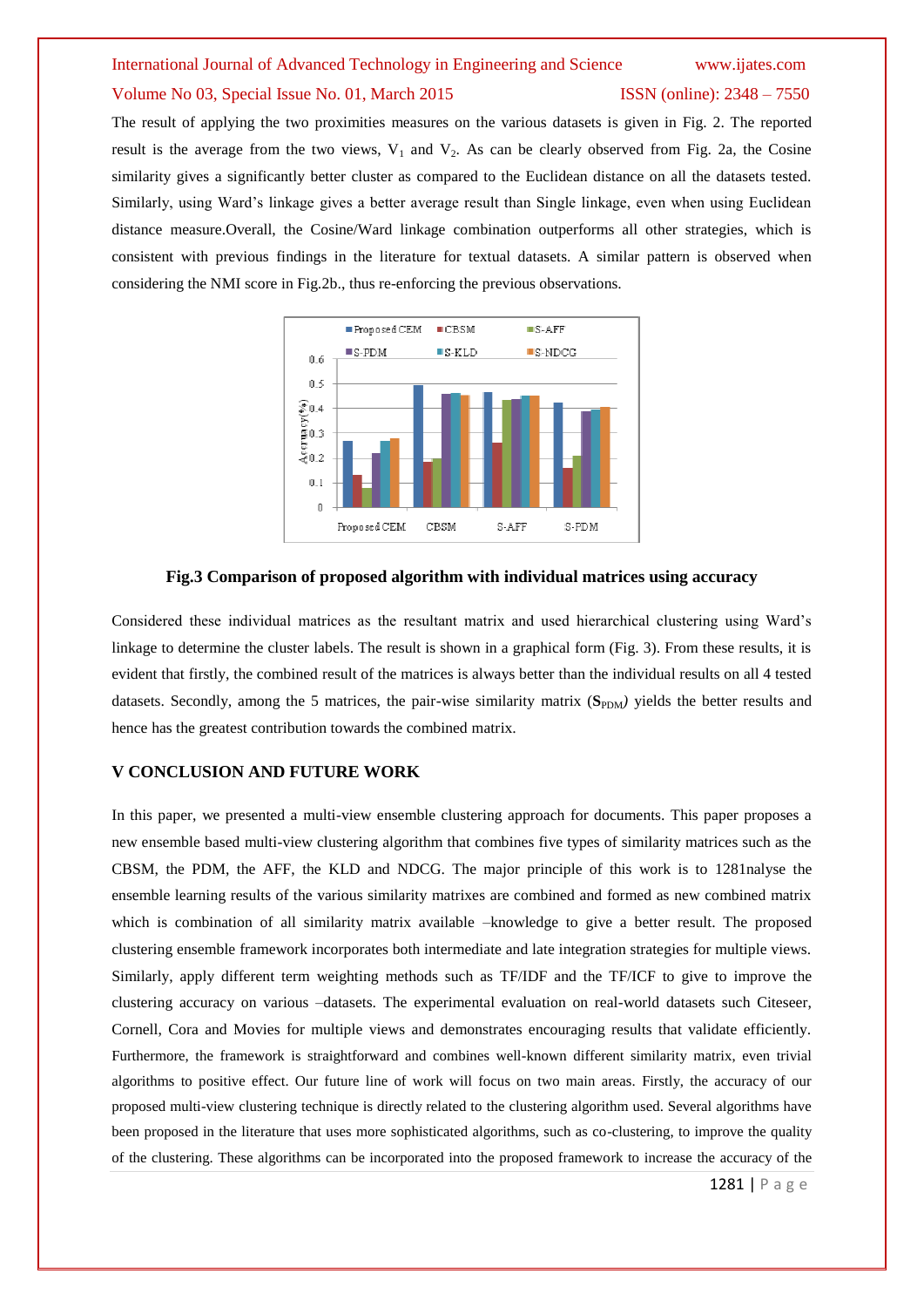#### Volume No 03, Special Issue No. 01, March 2015 ISSN (online): 2348 – 7550

resultant clustering.Present methodology can be applied to a wide range of other practical problems including social network analysis and bioinformatics.

### **VI REFERENCES**

- [1] K. Jain, "Data clustering: 50 years beyond k-means", *Pattern Recognition Letters, vol. 31, no. 8, pp. 651– 66, 2010.*
- [2] Strehl and J. Ghosh, "Cluster ensembles—a knowledge reuse framework for combining multiple partitions" ,*The Journal of Machine Learning Research, vol. 3, pp. 583–617, 2003.*
- [3] A. Topchy, A. K. Jain, and W. Punch, "A mixture model of clustering ensembles", in *Proc. SIAM Intl. Conf. on Data Mining. Citeseer, 2004.*
- [4] A. Goder and V. Filkov, "Consensus clustering algorithms: Comparison and refinement", in *ALENEX, vol. 8, 2008, pp. 109–117.*
- [5] X. Wang, C. Yang, and J. Zhou, "Clustering aggregation by probability accumulation", Pattern Recognition, *vol. 42, no. 5, pp. 668–675, 2009.*
- [6] S. Vega-Pons, J. Correa-Morris, and J. Ruiz-Shulcloper, "Weighted partition consensus via kernels", Pattern Recognition, *vol. 43, no. 8, pp. 2712–2724, 2010*
- [7] S. Bickel and T. Scheffer, "Multi-view clustering", Proceedings of the 4<sup>th</sup>IEEE International Conference on *Data Mining, pp. 19-26, 2004*
- [8] V.R. De Sa," Spectral clustering with two views", Proceedings of the 22<sup>th</sup>IEEE International Conference on *Machine Learning, pp. 20-27, 2005.*
- [9] A. Kumar and H. Daume, "A co-training approach for multiview spectral clustering", Proceedings of the 28th*IEEE International Conference on Machine Learning, pp. 393-400, 2011*
- [10] A. Kumar, P. Rai and H. Daume, "Co-regularized Multi- view Spectral Clustering", Proceedings of the 12<sup>th</sup> IEEE International Conference on Data Mining, pp. 675-684, 2012.
- [11] G. Tzortzis and A. Likas, "Kernel-based Weighted Multi-view Clustering", Proceedings of the 12th IEEE International Conference on Data Mining, pp. 675-684, 2012.
- [12] Frings, O., Alexeyenko, A., Sonnhammer, E.L. (2013), "MGclus: network clustering employing shared neighbours", Molecular BioSystems.
- [13] Tang, L., Wang, X., Liu, H. (2010), "Community detection in multi-dimensional networks", *Technical Report, Defense Technical Information Center.*
- [14] Janssens, F., Gl"anzel, W., De Moor, B. (2007), "Dynamic hybrid clustering of bioinformatics by incorporating text mining and citation analysis", In Proceedings of the 13th *ACM SIGKDD international conference on knowledge discovery and data mining (pp. 360–369). New York.*
- [15] Hong, Yi, Sam Kwong, Hanli Wang, and QingshengRen, "Resampling-based selective clustering ensembles‖, *Pattern recognition letters 30, no. 3 (2009): 298-305.*
- [16] Azimi, J., & Fern, X. (2009, July), "Adaptive Cluster Ensemble Selection", *InIJCAI* (Vol. 9, pp. 992-997)
- [17] A. Strehl and J. Ghosh, "Cluster Ensembles-A Knowledge Reuse Framework for Combining Multiple Partitions", Journal of Machine Learning Research, pp. 583-617, 2002.